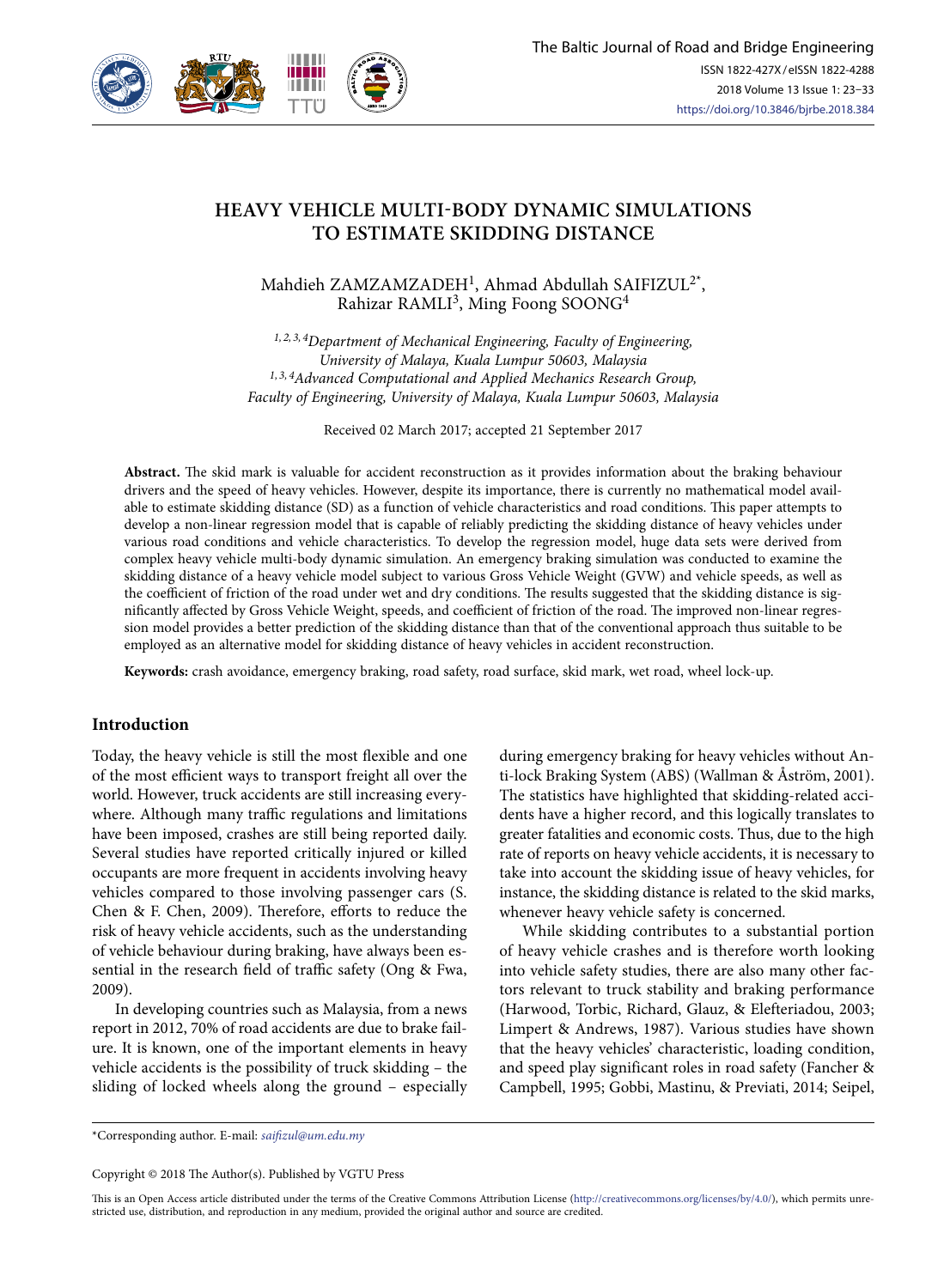Baumann, Hermanutz, & Winner, 2013). Additionally, the tire and pavement friction are also serious contributing factors that lessen the potential for crashes. Any road condition change, from dry asphalt or even concrete to ice transition, influences the parameters of the sliding friction function and is a very important parameter in wheel lockup and vehicle skidding (Bartlett & Wright, 2010; Flintsch, McGhee, de León Izeppi, & Najafi, 2012; Goudie, Bowler, Brown, Heinrichs, & Siegmund, 2000; Hall et al., 2009; Henry, 2000). The relation between the vertical and horizontal tire forces is also very important because it is the resistance of the road surface to skidding or sliding of a vehicle (Asi, 2007; Deur, Asgari, & Hrovat, 2004; Noyce, Bahia, Yambo, & Kim, 2005; Ray, 1997).

Hence, the major factors that lead to high risk accidents are vehicle load, speed and road coefficient of friction. Many studies have shown clearly that heavy vehicle crashes happen due to these risk factors that cause the truck to lose control and not be able to stop safely (Bullen & Ruller, 1998; Ong & Fwa, 2009). Thus, considering these factors is vital to reduce the number of fatalities, injuries, and property damage due to heavy vehicle crashes (Dee & Sela, 2003; Ghadiri, Prasetijo, Sadullah, Hoseinpour, & Sahranavard, 2013).

Heavy vehicle drivers usually exert a large pedal force when there is an urgent situation or unexpected object on the road. If any accidents happen in this situation, the most popular and well-known input to reconstruct the accident is mostly the tire skid mark. It means first speed is estimated by measuring the length of the skid mark. However, to identify an accurate cause of the accident, estimation of pre-braking speed under different vehicle and road conditions has to be calculated by estimating skidding distance through tire skid marks. As mentioned the estimated speed is applicable as of the most important pre-crash requirement.

Furthermore, apparent tire skid marks on the road surface, which are derived from the friction between the tire and the road, are very important record during accident reconstruction. They provide a wide range of information and allow the road engineers to make calculations and finally conclusions about vehicle speed for reconstruction purposes in terms of determining the cause of accidents. Recently, simulation techniques are being used to know more about pre-conditions of tire marks generation and also vehicle and road parameters that effects on their intensity.

However, unfortunately, presently there are only a few studies that have been carried out on the heavy vehicle skidding distance and skid mark length in relation with the mentioned risk factors, leading to a lack of detailed understanding of the effect of these factors on skid mark length. This is probably because of the absence of a comprehensive theoretical, analytical or numerical model. In fact, past studies on skidding and skid marks have been largely limited to experimental field tests and analysis of accident data (Bedsworth, Butler, Rogers, Breen, & Fischer, 2013; Kim, Jung, Ryu, & Oh, 2012). However, fullscale experimental studies are time consuming, require

intensive workforce and are costly to conduct, despite improvements in the techniques of skid mark measurements in recent years. This is particularly relevant to heavy vehicles as the few types of research conducted in the past were mostly focused on passenger cars (Seipel et al., 2013). Among the related studies, Ong (Ong & Fwa, 2009) recommended a strong analytical model for heavy vehicles using the finite element method, but even this analytical simulation model focused merely on the skid resistance behaviour of heavy vehicle tires rather than on skidding distance.

In this paper, heavy vehicles' skidding distance due to emergency braking was investigated precisely, through a multi-body dynamic simulation of a real truck model. The first aim of the study is to evaluate the effect of various risk factors on the trucks' skidding distance or skid mark length, including its Gross Vehicle Weight (GVW), speed and the road surface condition simultaneously. Then, as it is very complicated to consider all the risk factors in real conditions, it will be helpful to introduce a reliable and efficient way to estimate skid mark length. Therefore, more importantly, the second aim of the study involves introducing a mathematical model for skidding distance or skid mark length based on a reliable non-linear regression model where all risk factors were considered. With the proposed model, it is envisaged, the skidding distance estimation will provide a more realistic depiction of the real situation for safety analysis involving heavy vehicles. Controlled studies for tire skid mark illustrated that it generates as soon as the wheel lock up happens and vehicle starts to skid along the road.

# **1. Wheel lock-up**

Past researchers have clarified some aspects of the heavy vehicle skidding accidents during emergency braking require the knowledge of wheel lock-up (Vangi & Virga, 2007; Xiao, Kulakowski, & EI-Gindy, 2000). In fact, the skidding phenomenon of a vehicle under braking is identified by the occurrence of wheel lock-up. When a driver applies the brake with excessive pedal force, it is possible for the brakes to grip the wheels tight enough to stop them from rotating before the vehicle comes to a stop. This causes the vehicle to skid along the road without any control. Undoubtedly, heavy vehicles have more difficulty in braking during wheel lock-up than cars since the stopping scenario during wheel lock-up is not safe. Therefore, trucks must have controlled braking rather than locked wheels (Harwood et al., 2003).

The key variable to describe the state of wheel lockup is the wheel slip ratio. The slip ratio is usually used to check for wheel lock-up of each wheel on a vehicle in simulations or experimental tests involving different conditions. Slip ratio is defined as Eq. (1) (Pacejka, 2006):

$$
\text{Slip ratio} = -\frac{V_x - \omega R_e}{V_x},\tag{1}
$$

where  $V_x$  – longitudinal vehicle speed, m/s;  $\omega$  – angular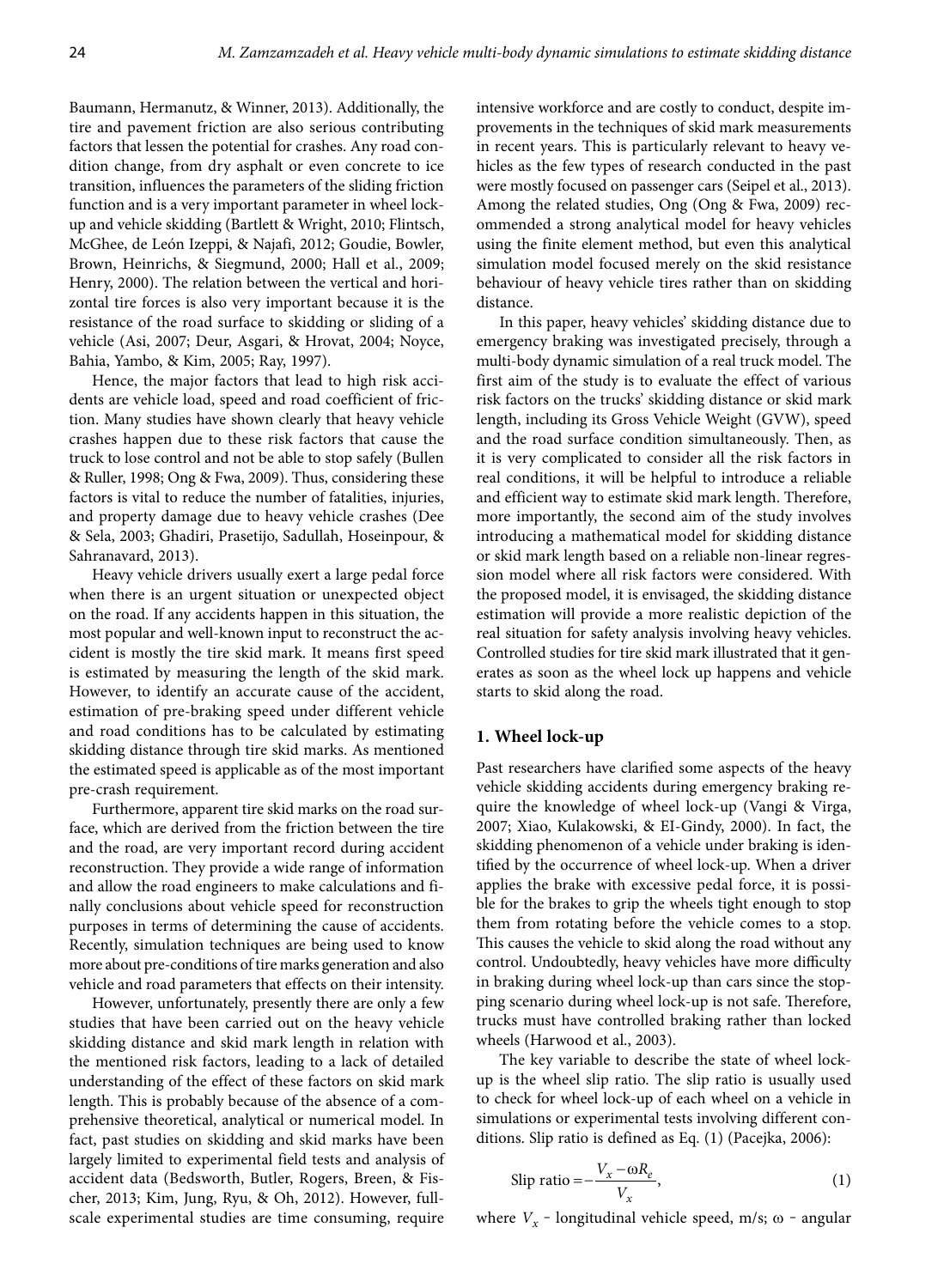velocity of tire, rad/s;  $R_e$  – effective radius of tires, m; (it is the radius of tire when there is no external torque around the spin axis).

Following the definition, a free-rolling wheel corresponds to  $V_x - \omega R_e = 0$  that results in slip ratio = 0. Conversely, a wheel lock-up event corresponds to  $\omega = 0$ for any non-zero longitudinal velocity (the wheel stops rotating even when the vehicle is still moving). Thus, wheel lock-up is identified from slip ratio  $= -1$ .

Indeed, some researchers have outlined and presented the results of wheel lock-up, which occurs during emergency braking (Jones, 2013; Pacejka, 2006). For example, Ervin (Ervin & Winkler, 1988) worked on the effect of deceleration rate, tire friction and braking efficiency on wheel lock-up. Xuanfeng, Yingchun, Guang, Chaosheng, and Guozeng (2011) have done considerable effort to investigate the mass effects on changes of vehicle centre of gravity and finally on the occurrence of wheel lock-up. All related researches suggested many aspects, which play a role in wheel lock-up, but it is very useful to describe directly the effects of the three mentioned major risk factors on wheel lock-up to point out their effects on skidding.

#### **1.1. Skid mark and accident reconstruction**

Skid mark is very closely associated with wheel lock-up. Generally, when a vehicle experiences wheel lock-up and subsequently skids, there are tire marks printed on the road. In accident reconstruction studies, these are called skid marks and play a central role in the reconstruction of accidents since they provide valuable information about the behaviour of the driver during braking, the initial speed of the vehicle and much more useful information about the trajectory of the vehicle. Presently, forensic engineers measure the skid mark length (or in other words, represents the skidding distance) and apply the measurements to a formula that is called the "Skid to Stop Formula". This formula allows them to estimate the speed of the vehicle during emergency braking. The formula is Eq. (2):

$$
SD = \frac{V^2}{254 f_s},\tag{2}
$$

where SD - skid mark length, m; *V* - vehicle speed, km/h;  $f_s$  – coefficient of friction.

The formula is available reversely as a model for skidding distance. However, even in its original intended use to back-estimate vehicle speed from skidding, several limitations do exist and have been mentioned by past studies. For instance, Neptune, Flynn, Chavez, and Underwood (1995) noted on such a limitation that the formula does not account for the energy converted to work during the transient portion of the braking process. Consequently, a more accurate estimation that considered the pre-skidding braking was proposed, but the improved estimation was still generally based on the simplistic formula (Neptune et al., 1995). Meanwhile, more recent researches have the focus on braking distance estimation instead due to the development of some active safety systems like the collision avoidance system. For instance, Sharizli, Ramli, Karim, and Saifizul (2013) proposed a non-linear-regression model on braking distance of several multi-axle heavy vehicles, considering speed and vehicle factors, and subsequently incorporated this in the formulation of a developed safety indicator for heavy vehicle close-following situation (Sharizli, Ramli, Karim, & Saifizul, 2015). The studies indicate the importance of incorporating GVW as a vehicle dynamic parameter in the analysis of the braking situation; however, consideration on skidding was not included. Meanwhile, back to skidding distance estimation, the current formula considers only vehicle speed and coefficient of friction as the parameters while other similarly significant factors such as vehicle dynamic parameters are not considered. In contrast, the model introduced in this study considers GVW (a vehicle dynamic parameter) along with vehicle speed and road coefficient of friction simultaneously. It provides a reliable estimation of skid mark length under a more comprehensive set of conditions.

#### **2. Methodology**

This study on heavy vehicle skidding was carried out through multi-body dynamic simulation of a virtual truck model. The virtual test is one of the two main methods commonly employed in studies related to braking performance and wheel lock-up of a vehicle, with the other method being an actual experimental test (Steets, Chan, Sandu, & Ballew, 2010). Evidently, the instrumentation process in the prototype vehicle to carry out the actual tests and obtain the related output signals consumes a lot of time and cost. Moreover, in the context of this study, some tests at high speeds with the overloaded cab on the low coefficient of friction roads are very unsafe and difficult to implement physically. On the other hand, the use of multi-body dynamic simulation approach in this study makes it possible to incorporate various factors that have an effect on heavy vehicle skidding (vehicle load, speed and road surface) as these would be varied conveniently in the virtual environment for repetitive testing. It is also consistent across several studies that employed the simulation approach to investigate the safety performances and address the reliable dynamic performances such as braking (Sharizli, Ramli, Karim, & Abdullah, 2014). As an overview, there are four main steps involved in the study: the modelling of a virtual heavy vehicle, the model validation, the emergency braking simulation to generate vehicle responses during skidding, and the analysis of the results.

## **2.1. Vehicle modelling**

The first step of the study was to develop a virtual model, which would accurately reflect an actual heavy vehicle for use in the subsequent braking simulation. For this study, the 4-axle Single Unit Truck (SUT) was used, since it is this category that contributes most to heavy vehicle accidents involving skidding, according to a recent study (Abdullah, 2011). The specifications of the heavy vehicle model were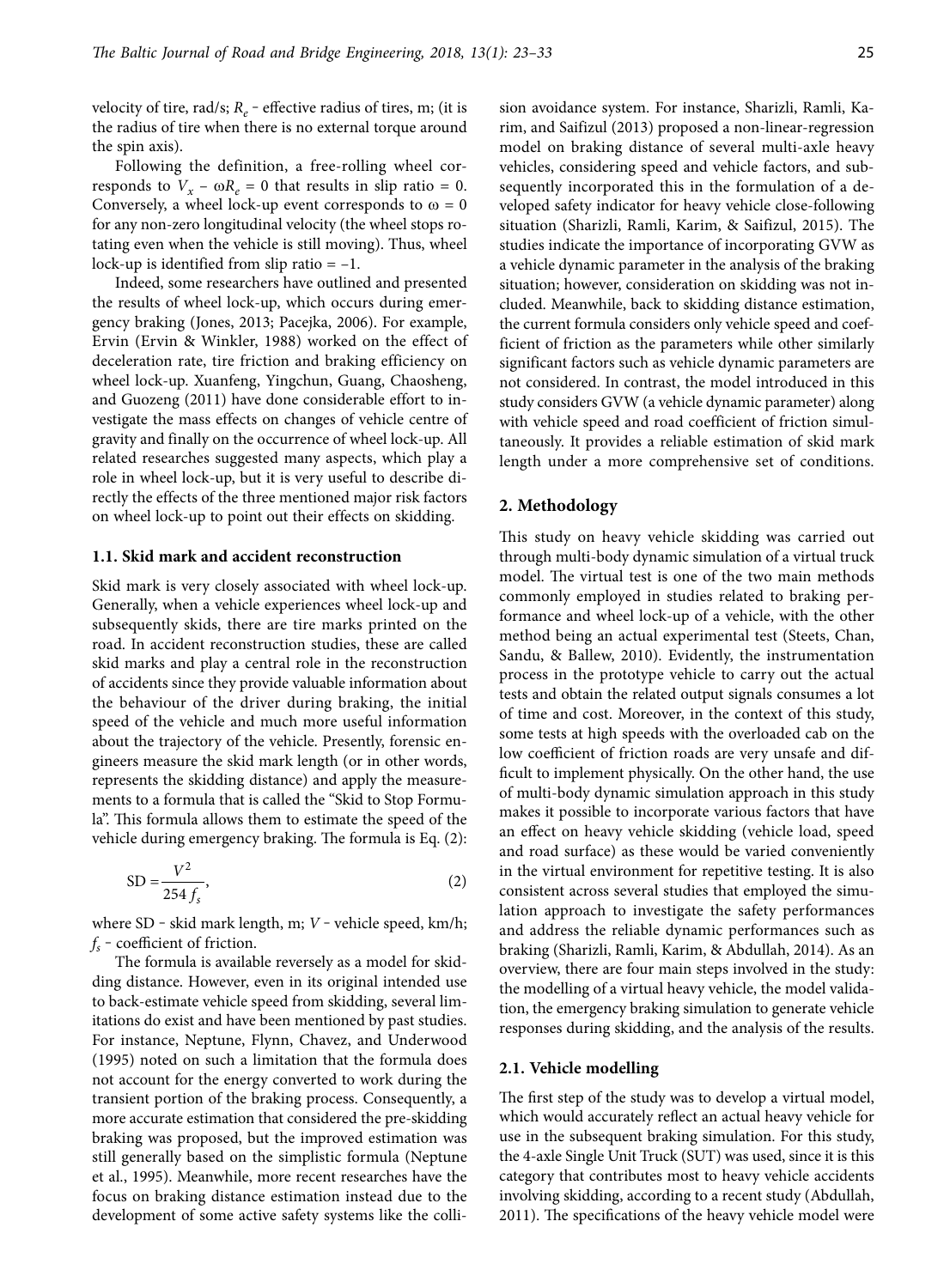extracted from several sources, including actual measurements and the general heavy vehicle design specifications from the manufacturer. The actual parameters were input into braking system to initialize the braking model. Some of the general specifications of the relevant SUT are shown in Table 1.

The model was created in MSC.ADAMS/Truck which is a multi-body dynamic simulation software (Figure 1). Conventionally, the multi-body model simulation approach is seen to be capable of predicting accurate vehicle response. For instance, Sharizli (Sharizli et al., 2014) described MSC.ADAMS/Truck as a reliable truck-based modelling and simulation software in developing realistic heavy vehicle model. In this study, the model was created as detailed as possible, for example, by incorporating parabolic leaf spring suspension, air drum brake and tire (using the Pacejka-type tire model), to ensure the performance of model to be as close as the actual heavy vehicle. Furthermore, since the Pacejka -type tire model is a semi-empirical formula, which represents tire behaviour (such as the longitudinal tire force), and its input are derived from real tire measured data, it was used reliably in the modelling of the tires for multi-body dynamic simulation of this study. Many researchers have widely used it as the contiguous model to the experimental results (Schmid, 2011). In this study, due to the non-linear tire characteristics, which have a direct effect on the braking phenomenon and skidding concerns, the tire model was developed close to the real tire specification to fulfil the study requirements. Table 2 shows the specification of PAC2002 tire model in MSC.ADAMS/Truck that was used in the study.

## **2.2. Experimental procedure**

Following model development, it was imperative to validate the SUT model by comparing the simulated vehicle response against the experimental data and verify the model accuracy, thus, the model performance was compared to experimental test results. The test series consisted of different loading configurations, namely empty and a full payload. Each condition included a baseline run in terms that all brakes were functioning properly. Moreover, the test series consisted of braking for different initial speeds, one initially started from 40 km/h to 80 km/h. The braking tests were conducted to record braking distances (BD) for different initial braking speeds, then compared with the simulation results. In addition, the experimental tests were performed according to the tests conducted according to the Federal Motor Vehicle Safety Standard (FMVSS) No. 121, Air Brake Systems (Garrott & Guenther, 1982). Table 3 and Table 4 compare the BD. The simulation results was compared with experimental ones for two different loading conditions, empty and full payload configurations.

As Table 3 and Table 4 show in detail, the simulation correlated quite well with the experiment. In particular, for the empty load configuration, with an average margin of compliance of 1.88% and no more than 3.70%, it was deemed sufficient for the vehicle model to accurately predict braking situations. Meanwhile, the average margin of compliance was observed to be higher (5.83%) for the full load configuration. The discrepancy between simulation and experiment is believed to be attributed to a few factors, which cannot be represented in the specific modelling environment, namely the aerodynamic effect and the possible deteriorated performance of the actual tires



Figure 1. The modelling environment and the truck model in simulation software

|  |  |  | Table 1. SUT general specifications |
|--|--|--|-------------------------------------|
|--|--|--|-------------------------------------|

| Designation              | Parameters                                                                                                                                            |                        |  |  |
|--------------------------|-------------------------------------------------------------------------------------------------------------------------------------------------------|------------------------|--|--|
| Dimensions, m            | Wheelbase                                                                                                                                             | 10.91                  |  |  |
| Weight, kg<br>equivalent | Front Axle<br>Rear Axles<br>Total                                                                                                                     | 6840<br>3940<br>10 780 |  |  |
| Suspension               | Front axle 3 leaf parabolic leaf springs and<br>shock absorbers with anti-roll bar<br>Drive axles Multilink suspension, shock<br>absorber and air bag |                        |  |  |
| <b>Brakes</b>            | Air Drum Brakes                                                                                                                                       |                        |  |  |
| <b>Tires</b>             | Steer and Drive- 315/80 R 22.5                                                                                                                        |                        |  |  |

Table 2. Tire specification

| PAC <sub>2002</sub>     |             |  |  |  |
|-------------------------|-------------|--|--|--|
| Tire                    | 315/80R22.5 |  |  |  |
| Section width, mm       | 315         |  |  |  |
| Aspect ratio            | 80          |  |  |  |
| Unloaded radius, mm     | 548         |  |  |  |
| Inflation pressure, kPa | 800         |  |  |  |
| Rim radius, mm          | 280         |  |  |  |
| Rim width, mm           | 229         |  |  |  |
| Wheel slip              | $+/-1.5$    |  |  |  |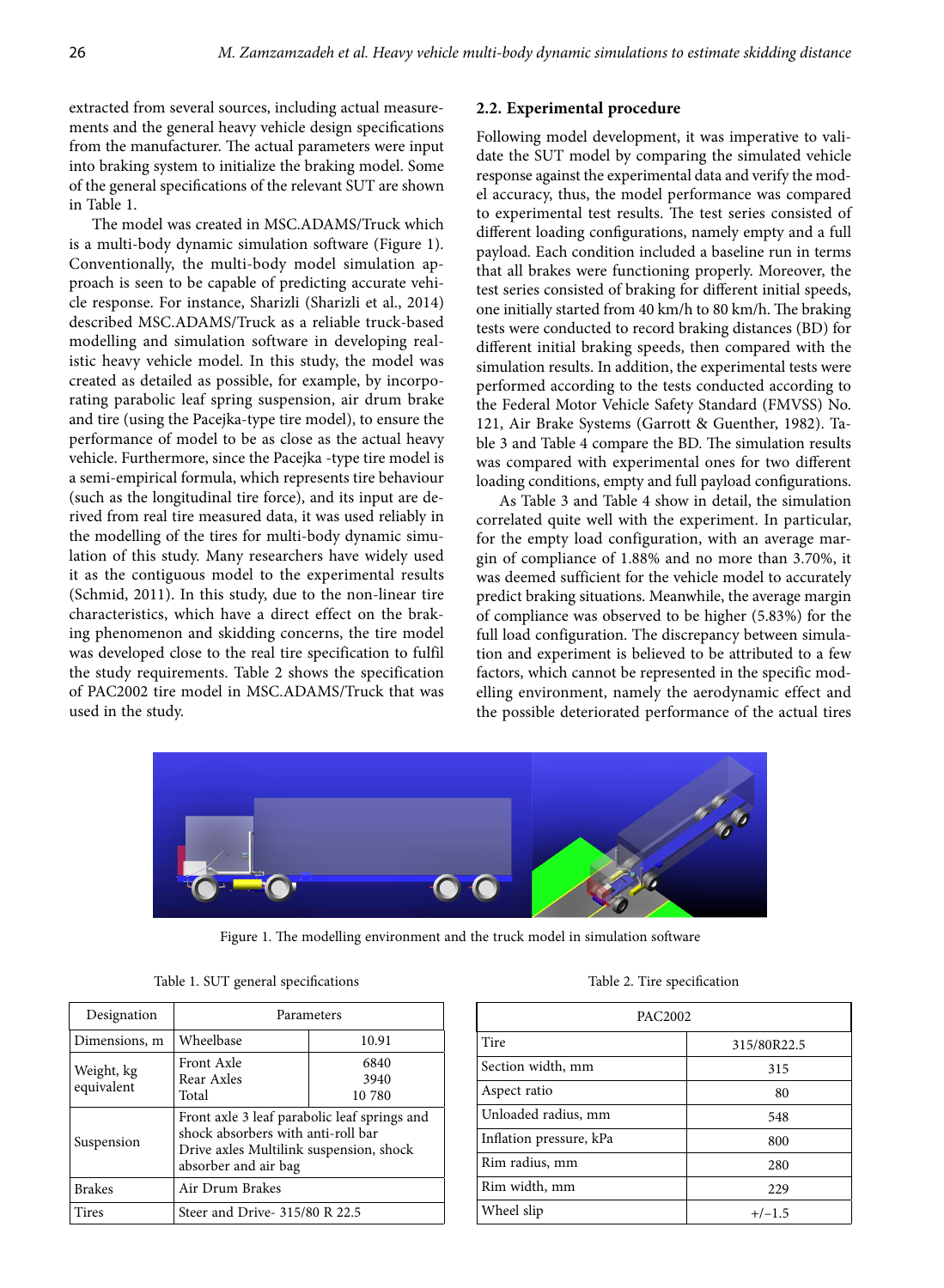fitted on the test vehicle due to tread wear. In addition, the higher average margin of compliance for the full load configuration is likely due to a difference in load distribution between the multi-body modelling environment and the actual scenario. With all these considered, the model validation was deemed acceptable.

#### **2.3. Emergency braking**

Once the four-axle SUT model was validated, it was subsequently used to simulate an emergency braking event in MSC.ADAMS/Truck. For every test, the SUT model was set to travel at constant forward velocity before the initiation of braking. The brake pedal force was then applied continuously until the heavy vehicle decelerated to a standstill condition. The test was then repeated by changing the amount of brake pedal force to reach wheel lock-up. For this simulation, the straight-line braking on a straight, flat and even road section was assumed. In addition, due to the continuous application of brake pedal force, any skidding situation was logically assumed to be braking-induced and uninterrupted.

The simulation was used to check the possibility of wheel lock-up under various conditions, namely the vehicle load, speed and road surface conditions. Correspondingly, three influential factors were considered in the simulation: the GVW of the truck, vehicle speed and road coefficient of friction. These factors were varied according to Table 5. Based on the table, 6000 braking tests were carried out that covered a wide range of load, speed and road surfaces. Specifically, the GVW values ranged from the empty (11 t), semi full (21 t), and full loading (31 t) conditions of the model to overloading conditions (41 t). Meanwhile, for heavy vehicle speed in the simulations, the adopted values ranged from typical speeds for urban roads (40–60 km/h) to typical highway speeds (80 km/h) to cover all used speed ranges. Finally, for the road coefficient of friction, normal asphalt pavement considered as the road surface type, with different coefficient of friction values, that was employed to represent different road surface conditions, ranging from an undersirable slippery condition such as wet road situation to the ideal traction condition such as dry road situation. The adopted road coefficients of friction were based on experimentally determined values in several past studies (Gustafsson, 1997; Noon, 1992). It should be highlighted that the traction performance of a tire, is represented as a μ-slip curve with the coefficient of friction reaching peak value between 0.1 and 0.4 slip ratio (Oh & Lee, 2014) and the values taken for this study all corresponded to the sliding mode of friction coefficient, in other words at slip ratio equals to 1. All of these are supposed to correctly exploit the vehicle skidding scenario.

## **2.4. Skidding vehicle data generation and interpretation**

The final stage of the study involved data generation and interpretation. From the 6000 tests, excluding the cases where wheel lock-up did not occur, 1800 tests were chosen to generate the data sets. From the data sets, several relevant variables were analysed, including the longitudinal velocity, wheel's angular velocity, slip ratio, time and BD. These were used to identify wheel lock-up occurrence and subsequently to determine the skidding distance (SD). The results were obtained base on the theory at higher slip ratios, the tire longitudinal force decreases, and when wheel lock-up happens due to low tire traction, the vehicle starts to skid.

The skidding distance data under various combinations of conditions was then compiled to study the effect of these conditions on heavy vehicles skid mark, and a model based on non-linear multiple regression was introduced to represent skidding distance.

| Vehicle<br>speed, | Experiment<br>(FMVSS 121)      |                                | Simulation                 |
|-------------------|--------------------------------|--------------------------------|----------------------------|
| km/h              | <b>Braking</b><br>distances, m | <b>Braking</b><br>distances, m | Margin of<br>compliance, % |
| 40                | 12.97                          | 12.49                          | 3.70                       |
| 50                | 20.09                          | 19.99                          | 0.47                       |
| 60                | 28.94                          | 29.22                          | 1.00                       |
| 70                | 38.88                          | 39.58                          | 1.79                       |
| 80                | 50.06                          | 51.31                          | 2.48                       |

Table 3. Comparison between experiment and simulation results for braking distances at various speeds (Empty Configuration)

Table 4. Comparison between experiment and simulation results for braking distances at various speeds (Full Payload Configuration)

| Vehicle<br>speed, | Experiment<br>(FMVSS 121)      | Simulation                     |                            |  |  |
|-------------------|--------------------------------|--------------------------------|----------------------------|--|--|
| km/h              | <b>Braking</b><br>distances, m | <b>Braking</b><br>distances, m | Margin of<br>compliance, % |  |  |
| 40                | 13.58                          | 12.840                         | 5.45                       |  |  |
| 50                | 21.38                          | 20.061                         | 6.17                       |  |  |
| 60                | 30.60                          | 28.870                         | 5.65                       |  |  |
| 70                | 41.14                          | 38.447                         | 6.55                       |  |  |
| 80                | 53.08                          | 50.250                         | 5.33                       |  |  |

Table 5. Simulation input parameters

| Analysis influential factors |                          |    |                                 |  |  |  |
|------------------------------|--------------------------|----|---------------------------------|--|--|--|
| Gross vehicle<br>weight, t   | Pedal force,<br>N, unit? |    |                                 |  |  |  |
| 11                           | 0.3                      | 40 |                                 |  |  |  |
| 21                           | 0.4                      | 50 |                                 |  |  |  |
| 31                           | 0.5                      | 60 | 10 to 600<br>$^{(steps of 10)}$ |  |  |  |
| 41                           | 0.6                      | 70 |                                 |  |  |  |
|                              | 0.7                      | 80 |                                 |  |  |  |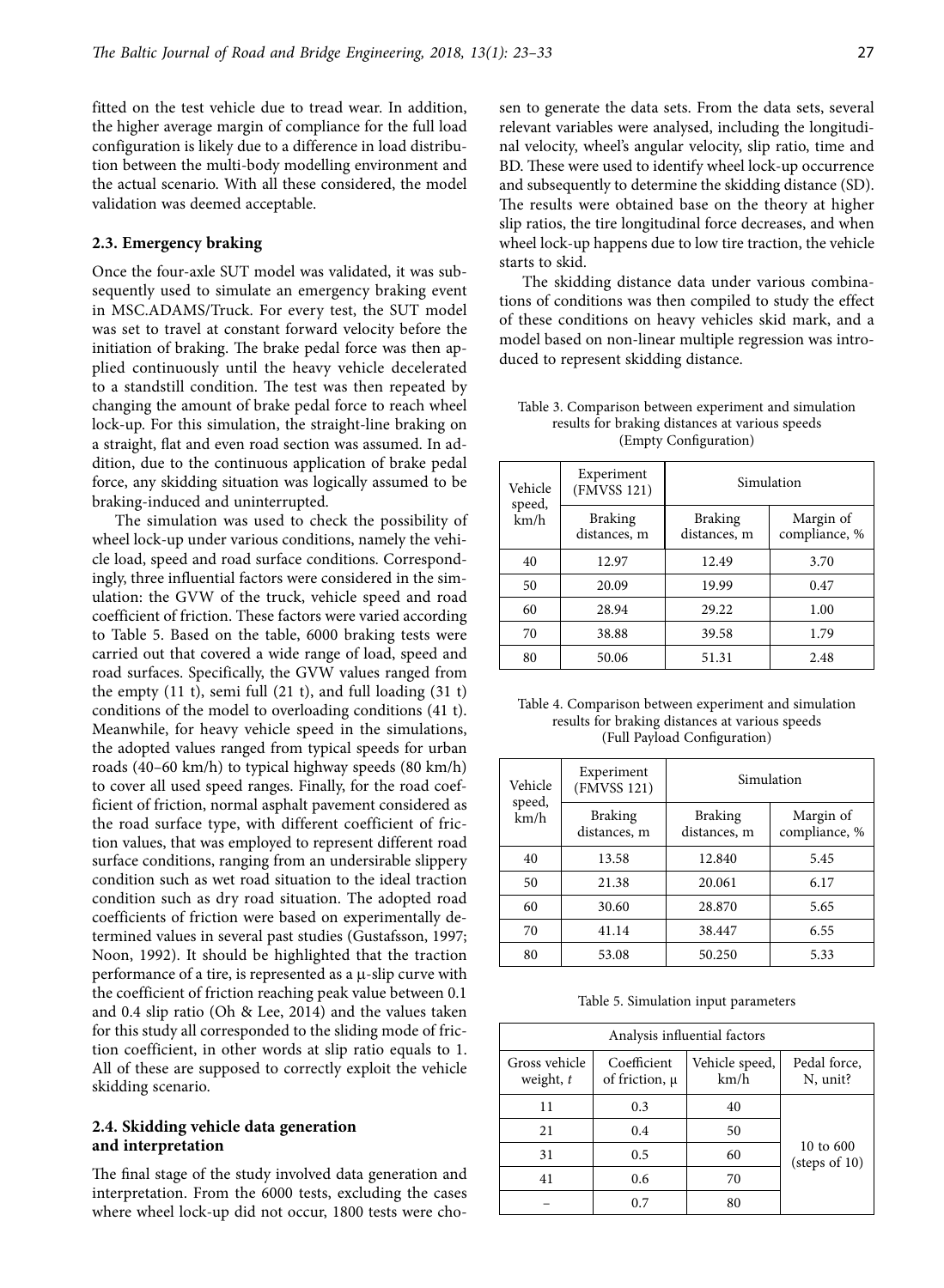## **3. Results and discussion**

# **3.1. Impact of Gross Vehicle Weight, speed and road surface condition on Skidding Distance**

Following the emergency braking simulation, the SD data of the heavy vehicle due to wheel lock-up was compiled. The results were then plotted to investigate the effects of GVW, speed, and road coefficient of friction on the SD or skid mark length of the tested heavy vehicle, as shown in Figures 2–4. In general, the simulation results confirmed some known relations between SD and the influential factors. Additionally, the results also proved the significance of these factors.

To quantify the impact at different levels of vehicle load on the skid mark length during skidding, a sequence of different GVW values was analysed. Figure 2 illustrates the variation of SD as a function of the GVW of the heavy vehicle for several speeds and road coefficients of friction. It is clearly seen there is an increase in SD with an increase in GVW, and this is especially significant at high vehicle speeds. Meanwhile, plots for the SD of heavy vehicles at low vehicle speed have only shown a slight growth with an increase in GVW. This means when the heavy vehicle is traveling at its minimum speed, the GVW factor does not significantly affect SD on both wet and dry road surface conditions (different road coefficients of friction).

From the result, it is important to note that the greater the load of the heavy vehicle the longer the SD will be for the truck to stop. Thus, in an emergency, an overloaded truck will not be able to stop at the same distance as a non-overloaded truck, no matter what is the condition of the road surface. Overloading of a truck represents a safety risk. From another perspective, Figures 3a–3d compares the variation *of* SD under different road surface conditions (road coefficient of friction,  $\mu$ ), ranging from a wet road surface ( $\mu$  = 0.3) to the dry road surface (a maximum of  $\mu$  = 0.7), for several speeds and GVW. From the plots, it

is clearly shown *SD* is not only affected by GVW as discussed previously, but also by road surface condition. In this case, the SD decreases for an increase in road coefficient of friction. For example, the tested heavy vehicle with a GVW of 41 t, traveling at a speed of 80 km/h on a wet road ( $\mu$  = 0.3) needed around 200 m to stop (Point A in Figure 3d). As for the truck with the same conditions except traveling on a dry road ( $\mu$  = 0.7), it only needed around 100 m to stop (Point B in Figure 3d). Hence, it is deduced wet road surface with a lower coefficient of friction results in a longer SD due to a greater chance of wheel lock-up during the braking of a heavy vehicle.

Lastly, the relation between SD and vehicle speed, considering several GVW and road coefficients of friction, are shown in Figure 4. It is observed the SD tends to rise proportionally with an increase in vehicle speed, regardless of the other factors. From the plots, it is seen the SD for the tested heavy vehicle at high speed is approximately four times the SD at low speed that is quite significant considering the vehicle speed is higher only by a factor of two. Therefore, vehicle speed condition also has a significant effect on heavy vehicle safety as a truck traveling at high speed has a greater chance of not being able to stop safely, especially in the close-following situation.

Overall, the analysis has confirmed the expected skidding distance behaviour under the influence of the investigated factors. Specifically, the SD of a heavy vehicle is noticeably affected by all three factors, namely GVW, speed and road coefficient of friction that respectively represent vehicle load, vehicle speed, and road surface condition. For example, the GVW of a relatively larger truck produces a greater SD during emergency braking in all situations. However, although this means the empty truck contributes to the shortest SD, other factors such as undesirable truck speed and road surface condition will still turn it into a critical situation. Therefore, all three factors adopted in the study have to be considered simultaneously in the modelling of the skid mark.



Figure 2. Effect of Gross Vehicle Weight on Skidding Distance under different speed and µ conditions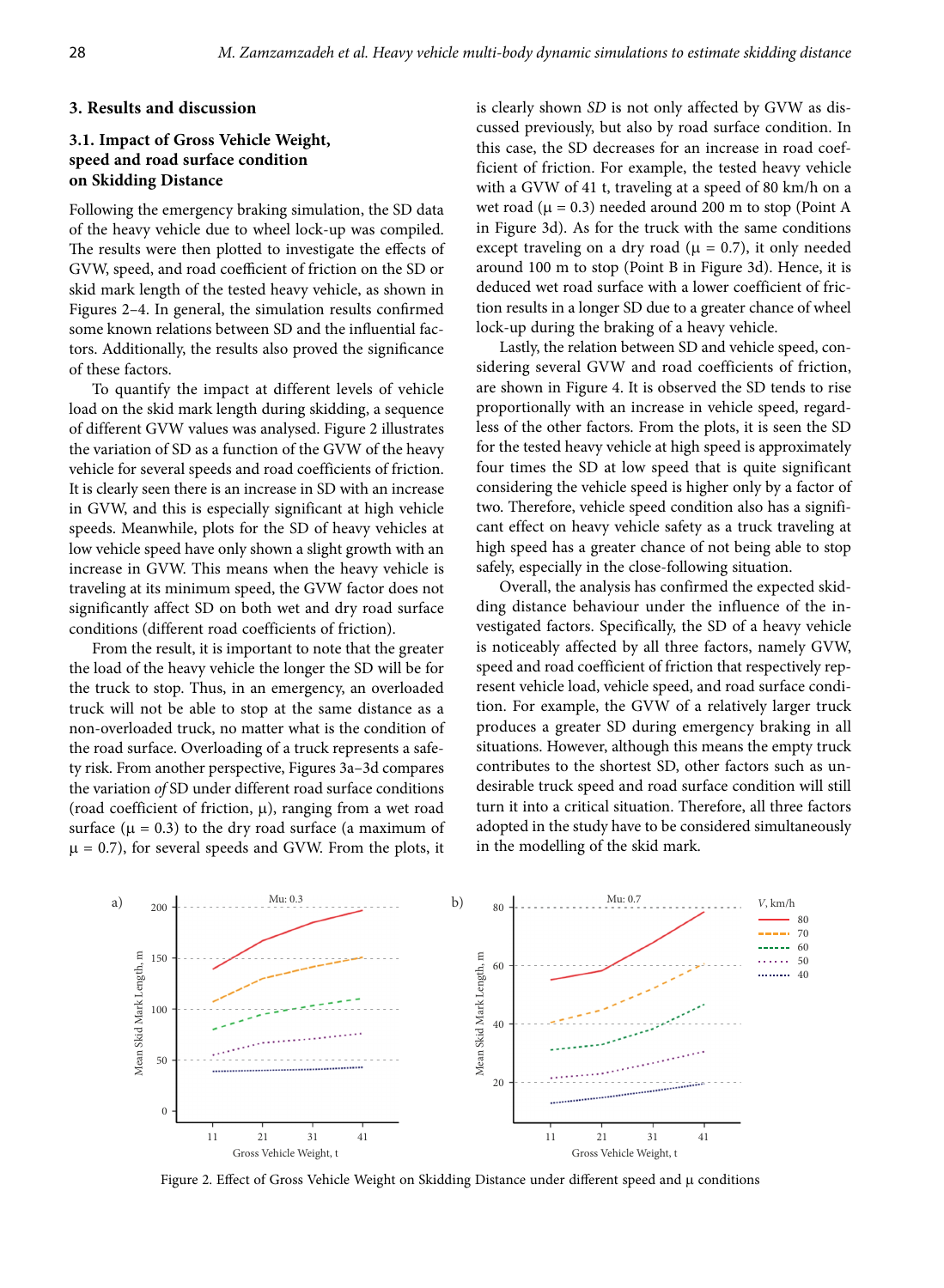

Figure 3. Effect of road coefficient of friction on Skidding Distance under different Gross Vehicle Weights and speed conditions



Figure 4. Effect of heavy vehicle traveling speeds on Skidding Distance for different µ and Gross Vehicle Weights

# **3.2. Assessment of correlation between Skidding Distance and influential factors**

A further bivariate correlation analysis of data reported in Table 6 was conducted to verify how strong the correlation is between all influential factors and SD.

Analysis of the data, using Pearson correlation coefficient, *r*, indicated the coefficient of friction was significantly negatively correlated with the mean ratings of the SD, with  $r$  (98) = -0.572 and  $p$ -value,  $p = 0.00$ . It means increases in the road coefficient of friction (μ) are associated with decreases in the rating of skidding distance. On the other hand, for slippery roads, heavy vehicle skidding distance is longer, so the condition is more dangerous.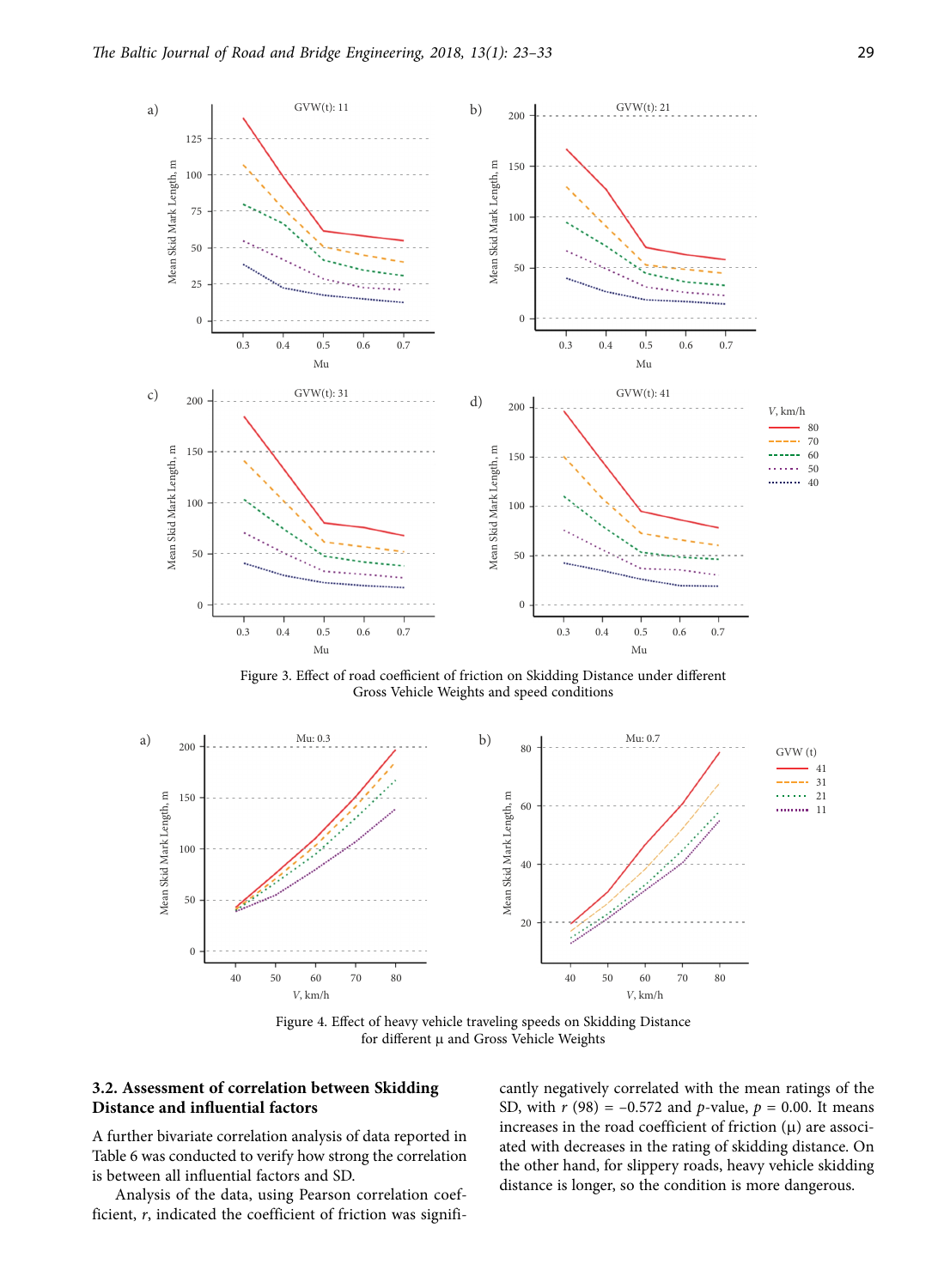|                                                                |                     | Skidding Distance (SD), m   Vehicle speed, km/h |           |            | Gross Vehicle Weight, t |
|----------------------------------------------------------------|---------------------|-------------------------------------------------|-----------|------------|-------------------------|
|                                                                | Pearson correlation |                                                 | $0.694**$ | $-0.572**$ | $0.491*$                |
| Skidding Distance or<br>Skid Mark Length, m<br>Sig. (2-tailed) |                     |                                                 | 0.000     | 0.000      | 0035                    |
|                                                                |                     | l 00                                            | 100       | 100        | 100                     |

Table 6. Pearson correlations between Skidding Distance and influential factors

*Notes*: \*\*correlation is significant at the 0.01 level (2-tailed); \*correlation is significant at the 0.05 level (2-tailed).

Meanwhile, the positive correlation between SD and vehicle speed ( $r = 0.694$ ,  $p < 0.01$ ), as well as the similar correlation between SD and GVW (*r* = 0.491 *p* <0 .05), were determined to be significantly based on the *p*-values. Therefore, it is obvious that these factors, especially the GVW, cannot be ignored in skidding distance estimation models, for instance as seen from the conventional formula (Eq. (2)).

# **3.3. Heavy vehicle Skidding Distance (SD) prediction model for accident reconstruction**

Accordingly, it is already known that the vehicle load, speed, and road surface condition need to be considered in SD modelling, as they do have effects that cannot be ignored. Consequently, a mathematical model for SD was derived to provide a reliable SD estimation. The proposed model not only incorporated vehicle speed and road coefficient of friction as in the usual "Skid to Stop Formula", but also GVW simultaneously. The model was based on non-linear multiple regression and expressed as Eq. (3):

$$
\frac{\text{SD}}{\mu_j} = aw + b,\tag{3}
$$

where  $\begin{cases} u - C_1 v + C_2 \\ l - C_1 v + C_2 \end{cases}$  $3^{\nu}$  +  $G_4$  $a = C_1 V + C$ <br> $b = C_3 V + C$  $\begin{cases} a = C_1 V + C_2 \\ b = C_3 V + C_4 \end{cases}$ ; SD - skidding distance, m;  $\mu_j$  -

road surface coefficient of friction ( $j = 0.3$  to 0.7);  $w$ heavy vehicle GVW, t; *V* - heavy vehicle driving speed, km/h.

In the multiple regression, the first regression calculation involved estimating the coefficients of the regression lines, *a* and *b* in Eq. (3) for various speeds. The values of these coefficients, as well as the *p*-values and the coefficients of determination,  $R^2$  values for all cases, are stated in Table 7. An additional regression calculation was

| $\mu$     | $V$ , km/h | $\boldsymbol{a}$ | $p$ -value $(a)$ | $b$ (constant) | $p$ -value $(b)$ | $\mathbb{R}^2$ | ${\rm N}$ |
|-----------|------------|------------------|------------------|----------------|------------------|----------------|-----------|
|           | 40         | 0.130            | 0.017            | 37.370         | 0.049            | 0.966          |           |
|           | 50         | 0.677            | 0.032            | 49.698         | 0.005            | 0.936          |           |
| $0.3\,$   | 60         | 1.000            | 0.016            | 71.235         | 0.003            | 0.967          | 4         |
|           | 70         | 1.426            | 0.024            | 95.194         | 0.004            | 0.952          |           |
|           | 80         | 1.911            | 0.017            | 122.194        | 0.003            | 0.966          |           |
|           | 40         | 0.396            | 0.019            | 18.114         | 0.007            | 0.962          |           |
|           | 50         | 0.438            | 0.028            | 38.237         | 0.003            | 0.945          |           |
| $\rm 0.4$ | 60         | 0.425            | 0.010            | 62.050         | 0.000            | 0.979          | 4         |
|           | 70         | 1.040            | 0.012            | 67.365         | 0.002            | 0.975          |           |
|           | 80         | 1.456            | 0.048            | 88.234         | 0.011            | 0.906          |           |
|           | 40         | 0.289            | 0.041            | 13.726         | 0.015            | 0.920          | 4         |
|           | 50         | 0.266            | 0.021            | 25.759         | 0.002            | 0.958          |           |
| $0.5\,$   | 60         | 0.386            | 0.014            | 37.059         | 0.001            | 0.971          |           |
|           | 70         | 0.749            | 0.037            | 40.216         | 0.011            | 0.927          |           |
|           | 80         | 1.104            | 0.008            | 48.141         | 0.003            | 0.984          |           |
|           | 40         | 0.161            | 0.008            | 13.629         | 0.001            | 0.984          |           |
|           | 50         | 0.429            | 0.012            | 17.581         | 0.006            | 0.976          |           |
| $0.6\,$   | 60         | 0.476            | 0.033            | 28.155         | 0.008            | 0.935          | 4         |
|           | 70         | 0.717            | 0.018            | 35.653         | 0.006            | 0.965          |           |
|           | 80         | 0.975            | 0.014            | 45.635         | 0.005            | 0.973          |           |
| $0.7\,$   | 40         | 0.222            | 0.002            | 10.268         | 0.001            | 0.997          |           |
|           | 50         | 0.310            | 0.004            | 17.366         | 0.016            | 0.968          |           |
|           | 60         | 0.523            | 0.037            | 23.687         | 0.015            | 0.988          | 4         |
|           | 70         | 0.681            | 0.010            | 31.839         | 0.004            | 0.980          |           |
|           | 80         | 0.797            | 0.023            | 44.193         | 0.006            | 0.950          |           |

Table 7. Regression coefficients *a* and *b*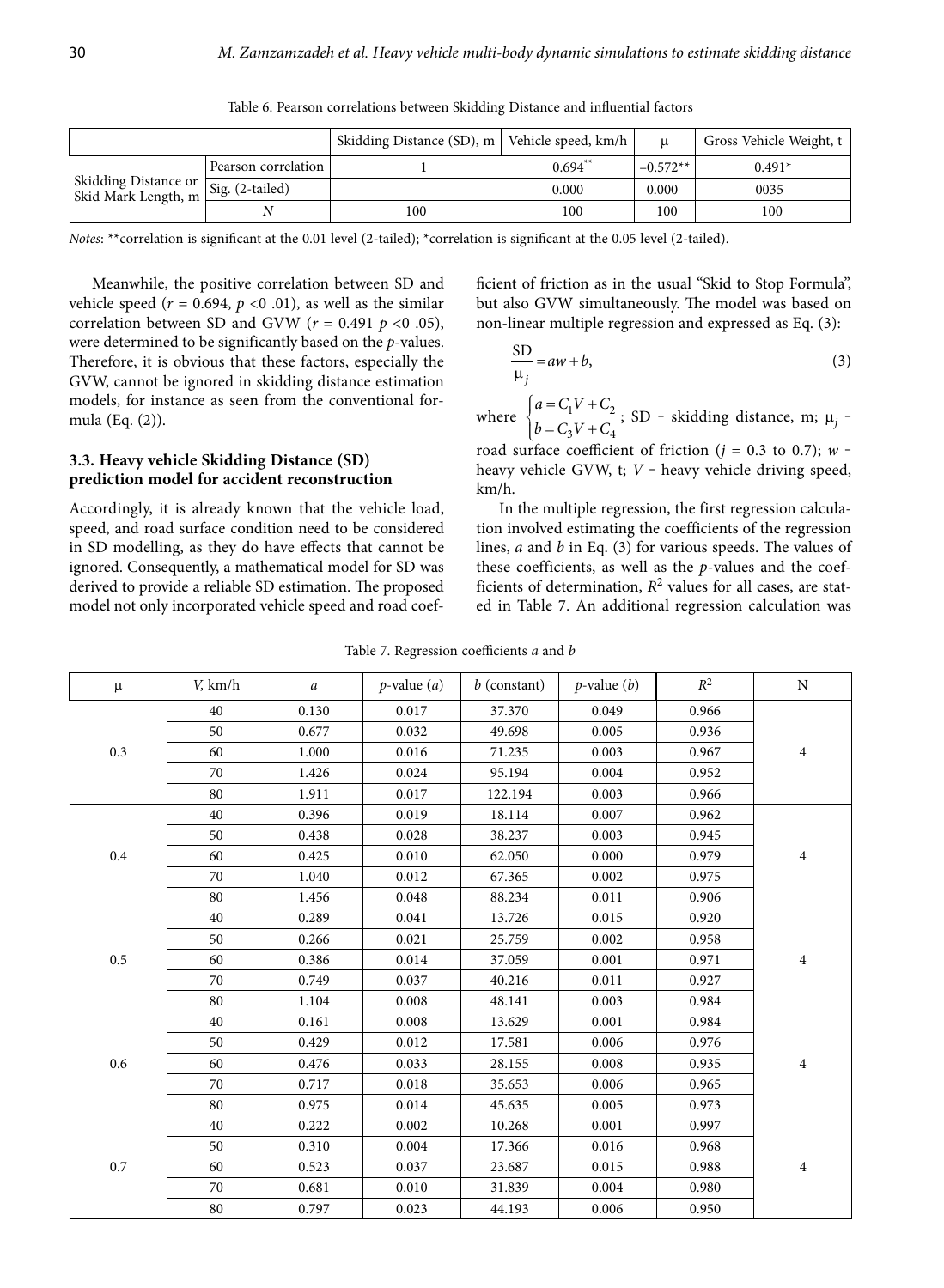| $\mu$ | $C_1$ | $C_2$    | $C_3$ | $C_4$     | $R^2(a)$ | $R^2(b)$ | N(a) | N(b) |
|-------|-------|----------|-------|-----------|----------|----------|------|------|
| 0.3   | 0.043 | $-1.558$ | 2.151 | $-53.948$ | 0.995    | 0.984    | 5    | 5    |
|       | 0.000 | 0.001    | 0.001 | 0.012     |          |          |      |      |
| 0.4   | 0.027 | $-0.822$ | 1.694 | $-46.821$ | 0.813    | 0.973    | 5    | 5    |
|       | 0.036 | 0.153    | 0.019 | 0.002     |          |          |      |      |
| 0.5   | 0.021 | $-0.709$ | 0.833 | $-16.992$ | 0.856    | 0.961    | 5    | 5    |
|       | 0.024 | 0.105    | 0.003 | 0.065     |          |          |      |      |
| 0.6   | 0.019 | $-0.598$ | 0.821 | $-21.120$ | 0.966    | 0.979    | 5    | 5    |
|       | 0.003 | 0.018    | 0.001 | 0.011     |          |          |      |      |
| 0.7   | 0.015 | $-0.406$ | 0.823 | $-23.923$ | 0.986    | 0.981    | 5    | 5    |
|       | 0.001 | 0.008    | 0.001 | 0.001     |          |          |      |      |

Table 8. Regression coefficients  $C_1$  to  $C_4$ 

then performed to determine the coefficients,  $C_i$  in Eq. (3) where *i* = 1, 2, 3 and 4. These coefficient values and the corresponding  $R^2$  values for all cases are described in Table 8.

Based on the coefficient values in Tables 7–8, an efficient model for SD estimation that incorporates GVW, speed and road coefficient of friction as the factors, is obtained. For the regression model validation, with a comparison among the SD determined from the model with those obtained from multi-body dynamic simulation, it is found that the two means of determining SD are in good agreement with each other, and it is predicted with less than 4% error, which is illustrated in Figure 5. In general, the regression model matches the simulation and the experimental results very well, and it is an improvement over the traditional formula. Therefore, it is a reliable means of estimating SD without the need for detailed simulation.

The findings strongly support the road safety and accident reconstruction reports on crash injury (Raftery, Grigo, & Woolley, 2008). High crash rates have been reported for overloaded trucks due to the inefficiency of brake performance (Aliakbari & Moridpoure, 2016).

Finally, it is worth to elaborate slightly on the applicability of the obtained SD estimation model. With the emergency braking situation considered for straight and even road section, this model is logically applicable to skidding distance estimation in straight-line braking



Figure 5. Comparison of Skidding Distance between model, simulation, and traditional formula

events. It is naturally expected that the skidding distance will be different for braking situations involving other types of the road section, for instance, curved road section and gradient road section. For the former, it is expected that the skidding distance will be longer due to the lower longitudinal tire traction in the presence of lateral component due to cornering manoeuver. This needs to be incorporated in the estimation model. Meanwhile, for the latter, the effect on skidding distance will generally be due to the transverse vehicle weight component, with the altered skidding distance dependent on the slope of the gradient road section.

## **Conclusion**

Within the context of the research:

- 1. This study has confirmed that the skidding distance of a heavy vehicle is not dominated by a single factor, but rather is dependent on various conditions, including vehicle load, vehicle speed, and the road surface condition.
- 2. As expected, the simulation results have shown an increase in Gross Vehicle Weight, speed and a decrease in the road coefficient of friction lead to notably greater skidding distance which poses a safety risk. Therefore, it is deduced that all three factors are significant and have to be incorporated in the estimation of skidding distance due to emergency braking situation.
- 3. By considering these factors, the novel non-linear regression skidding distance model introduced in this study is a step forward from the existing skidding formula.
- 4. The model offers an efficient and reliable way of estimating the skidding distance of the heavy vehicle as it has been proven to be similarly accurate as the detailed multi-body simulation. The model is particularly useful to the area of accident reconstruction, as it allows a sufficiently accurate prediction of skid mark length based on vehicle and road parameters, in addition to providing a general understanding of the behaviour of a heavy vehicle during braking.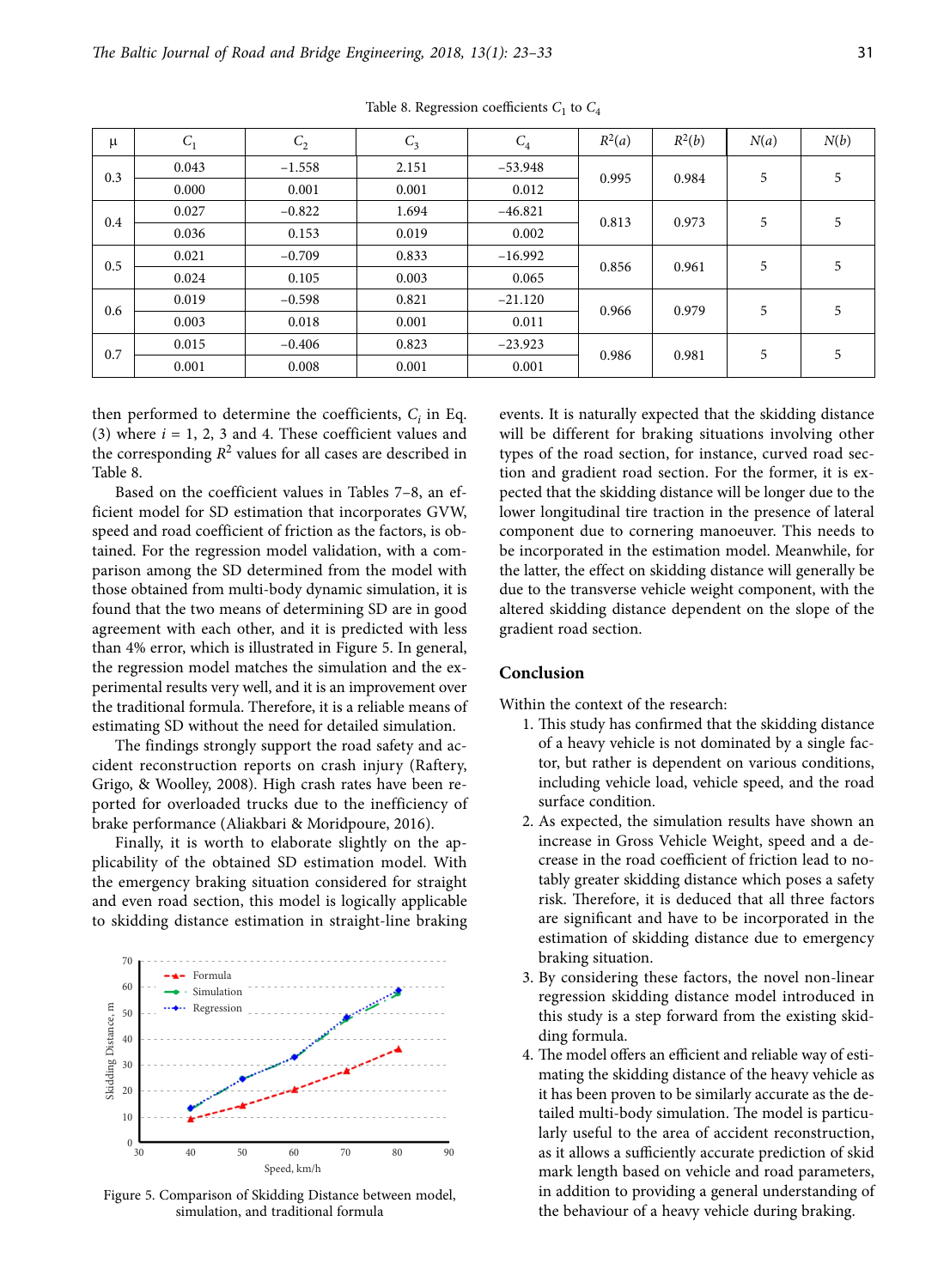#### **Acknowledgements**

The authors would like to thank the Ministry of Science, Technology, and Innovation (MOSTI) of Malaysia for the financial support extended to the research project "*Dynamic Rollover Warning System for Heavy Vehicle Using Weight in Motion Technology*" (MOSTI Grant No. 03-01- 03-SF0772). The authors would like to extend gratitude and appreciation to PPP fund (Peruntukan Penyelidikan Pascasiswazah), (Project No: PG108-2013B) from Centre of Research Grant Management, University Malaya and to acknowledge the financial support provided by University of Malaya under the Equitable Society Research Cluster (ESRC) research grant RP006C-13 SBS.

## **References**

- Abdullah, A. S. (2011). *Development of integrated weigh-in-motion system and analysis of traffic flow characteristics considering vehicle weight*. The University of Tokushima Japan.
- Aliakbari, M., & Moridpoure, S. (2016). Management of truck loading weight: a critical review of the literature and recommended remedies. In E. Jud & G. Lodewijks (Ed.) *Proceedings of the 5th International Conference "Transportation and Traffic Engineering":* selected papers, *vol. 81*, 6-10 July, 2016. Lucerne, Switzerland. MATEC Web of Conferences 81, 03007 (2016). https://doi.org/10.1051/matecconf/20168103007
- Asi, I. M. (2007). Evaluating skid resistance of different asphalt concrete mixes. *Building and Environment*, *42*(1), 325-329. https://doi.org/10.1016/j.buildenv.2005.08.020
- Bartlett, W., & Wright, W. (2010). Braking on dry pavement and gravel with and without ABS. *SAE Technical Paper* No: 2010- 01-0066. https://doi.org/10.4271/2010-01-0066
- Bedsworth, K., Butler, R., Rogers, G., Breen, K., & Fischer, W. (2013). Commercial vehicle skid distance testing and analysis. *SAE Technical Paper* No: 2013-01-0771.
- Bullen, F., & Ruller, J. (1998). Reconstructing crashes involving emergency braking on wet roads. *International Journal of Crashworthiness, 3*(1), 65-72. https://doi.org/10.1533/cras.1998.0062
- Chen, S., & Chen, F. (2009). Simulation-based assessment of
- vehicle safety behavior under hazardous driving conditions. *Journal of transportation engineering*, *136*(4), 304-315. https://doi.org/10.1061/(ASCE)TE.1943-5436.0000093
- Dee, T. S., & Sela, R. J. (2003). The fatality effects of highway speed limits by gender and age. *Economics Letters*, *79*(3), 401- 408. https://doi.org/10.1016/S0165-1765(03)00026-0
- Deur, J., Asgari, J., & Hrovat, D. (2004). A 3D brush-type dynamic tire friction model. *Vehicle System Dynamics*, *42*(3), 133-173. https://doi.org/10.1080/00423110412331282887
- Ervin, R., & Winkler, C. (1988). Estimation of the probability of wheel lockup. *International journal of vehicle design, 9*(4), 423-437.
- Fancher, P., & Campbell, K. (1995). *Vehicle characteristics affecting safety and truck size and weight regulations*. US Department of Transportation, Washington, DC.
- Flintsch, G. W., McGhee, K. K., de León Izeppi, E., & Najafi, S. (2012). *The little book of tire pavement friction* (23 p.). Pavement Surface Properties Consortium.
- Garrott, W. R., & Guenther, D. A. (1982). Determination of Precrash parameters from Skid Mark Analysis. *Journal of Transportation Research Record 893*, 38-46.
- Ghadiri, S., Prasetijo, J., Sadullah, A., Hoseinpour, M., & Sahranavard, S. (2013). Intelligent speed adaptation: preliminary results of on-road study in Penang, Malaysia. *IATSS research*, *36*(2), 106-114. https://doi.org/10.1016/j.iatssr.2012.08.001
- Gobbi, M., Mastinu, G., & Previati, G. (2014). The effect of mass properties on road accident reconstruction. *International Journal of Crashworthiness*, *19*(1), 71-88. https://doi.org/10.1080/13588265.2013.853965
- Goudie, D. W., Bowler, J. J., Brown, C. A., Heinrichs, B. E., & Siegmund, G. (2000). Tire friction during locked wheel braking. *SAE Technical Paper* No:2000-01-1314. https://doi.org/10.4271/2000-01-1314
- Gustafsson, F. (1997). Slip-based tire-road friction estimation. *Automatica*, *33*(6), 1087-1099. https://doi.org/10.1016/S0005-1098(97)00003-4
- Hall, J. W., Smith, K. L., Titus-Glover, L., Wambold, J. C., Yager, T. J., & Rado, Z. (2009). *Guide for pavement friction: national cooperative highway research program* (244 p.). Transportation Research Board of the National Academies.
- Harwood, D. W., Torbic, D. J., Richard, K. R., Glauz, W. D., & Elefteriadou, L. (2003). *Review of truck characteristics as factors in roadway design* (194 p.). Report No. NCHRP Report 505. Transportation Research Board-National Research Council, Washington DC.
- Henry, J. J. (2000). *Evaluation of pavement friction characteristics*  (66 p.). Report No. NCHRP SYNTHESIS 291. Transportation Research Board-National Research Council, Washington DC.
- Jones, I. S. (2013). *The effect of vehicle characteristics on road accidents* (234 p.) (1st ed.). Elsevier.
- Kim, K. B., Jung, W. T., Ryu, T. S., & Oh, Y. T. (2012). A study on acceleration of transient brake section and skidding section. *Journal of Korean Society of Transportation*, *30*(5), 83-90. https://doi.org/10.7470/jkst.2012.30.5.083
- Limpert, R., & Andrews, D. F. (1987). Analysis of truck braking accidents. *SAE Technical Paper* No:870504. https://doi.org/10.4271/870504
- Neptune, J. A., Flynn, J. E., Chavez, P. A., & Underwood, H. W. (1995). Speed from skids: a modern approach. *SAE Technical Paper* No: 950354.
- Noon, R. K. (1992). *Introduction to forensic engineering*. CRC Press, Florida.
- Noyce, D. A., Bahia, H. U., Yambo, J. M., & Kim, G. (2005). *Incorporating road safety into pavement management: maximizing asphalt pavement surface friction for road safety improvements.* Draft Literature Review and State Surveys, Midwest Regional University Transportation Center (UMTRI), Madison, Wisconsin.
- Oh, Y., & Lee, H. (2014). Characteristics of a tire friction and performances of a braking in a high speed driving. *Advances in Mechanical Engineering*, *6*, 260428. https://doi.org/10.1155/2014/260428

Ong, G., & Fwa, T. (2009). Modeling skid resistance of commercial trucks on highways. *Journal of Transportation Engineering*, *136*(6), 510-517. https://doi.org/10.1061/(ASCE)TE.1943-5436.0000116

Pacejka, H. B. (2006). *Tyre and vehicle dynamics* (624 p.) (2nd ed.).

Elsevier.

Raftery, S., Grigo, J., & Woolley, J. (2008). *Heavy vehicle road safety: research scan* (110 p.). Research Report No. CASR100, Centre for Automotive Safety Researc, The University of Adelaide, Australia.